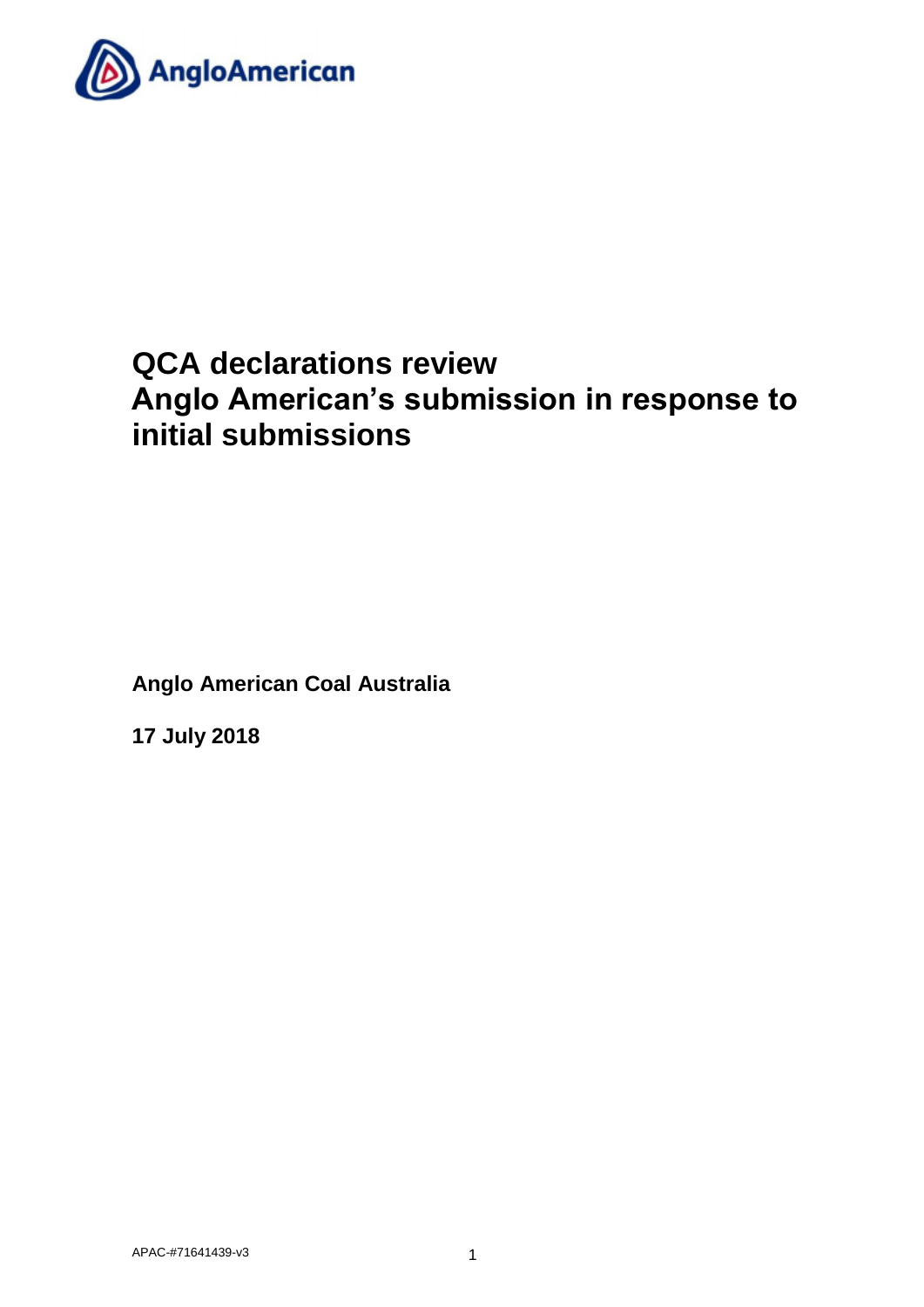# **1 Executive Summary**

Anglo American Metallurgical Coal business (**Anglo American**) welcomes the opportunity to provide submissions to the Queensland Competition Authority (**QCA**) on the initial stakeholder submissions received in respect of the QCA's review of the declarations of the Dalrymple Bay Coal Terminal (**DBCT**) <sup>1</sup> and the rail infrastructure of Aurizon Network<sup>2</sup> (published by the QCA on 1 June 2018).

Anglo American has a longstanding commitment to the Queensland coal industry, and is a member of the Queensland Resources Council (**QRC**) and the Dalrymple Bay Coal Terminal User Group (**DBCT User Group**). Anglo American endorses and supports the submissions of the QRC and the DBCT User Group. This brief submission is intended to supplement those submissions. Consequently, this submission considers issues in relation to both the Central Queensland Coal Network (**CQCN**) and the Dalrymple Bay Coal Terminal (**DBCT**).

In summary, Anglo American considers that:

- (1) each of the declaration criteria is satisfied in respect of the coal handling services at DBCT;
- (2) each of the declaration criteria is satisfied in respect of the CQCN;
- (3) as a consequence of (1) and (2) above, each of those relevant services should be re-declared by the QCA for the period following 8 September 2020.

In this submission, Anglo American particularly notes the following:

- (4) The QCA should consider the entirety of the CQCN when assessing whether to declare a service, rather than considering whether each component system should be declared;
- (5) Even if the QCA ultimately prefers an approach in which each system is individually considered, the Moura Coal System (as defined in the *Queensland Competition Authority Act 1997* (Qld)) (**QCA Act**) satisfies each of the declaration criterion, including that it is a facility of state significance;
- (6) Contrary to the submissions made by Aurizon, the declarations of CQCN and DBCT do not deter investment, nor materially increase regulatory risk – in fact, declaration ensures that investors in the coal industry and investors in infrastructure have regulatory certainty when making investment decisions;
- (7) The appropriate market for consideration in relation to criterion (a) with respect to DBCT is the Hay Point catchment coal exploration tenements market (as defined in the DBCT User Group Submission). This market is distinct from other coal tenement markets – and it is Anglo American's experience as a long term participant in that market that the declaration of DBCT has a material impact on the competitive dynamics of that market.
- (8) Marginal substitution from DBCT to other coal handing facilities should not be taken to be indicative of a broader market than that the Hay Point catchment coal exploration tenements market. Rather, users who hold contracts with DBCT and other coal handing facilities are predominantly incentivised to contract away from DBCT for non-cost reasons (such as geographical distribution of mines with common ownership). This is consistent with Anglo American's experience of the relevant market as a long term market participant.

<sup>-</sup><sup>1</sup> Referred to in this submission as the **DBCTM Initial Submission**.

<sup>2</sup> Referred to in this submission as the **Aurizon Initial Submission.**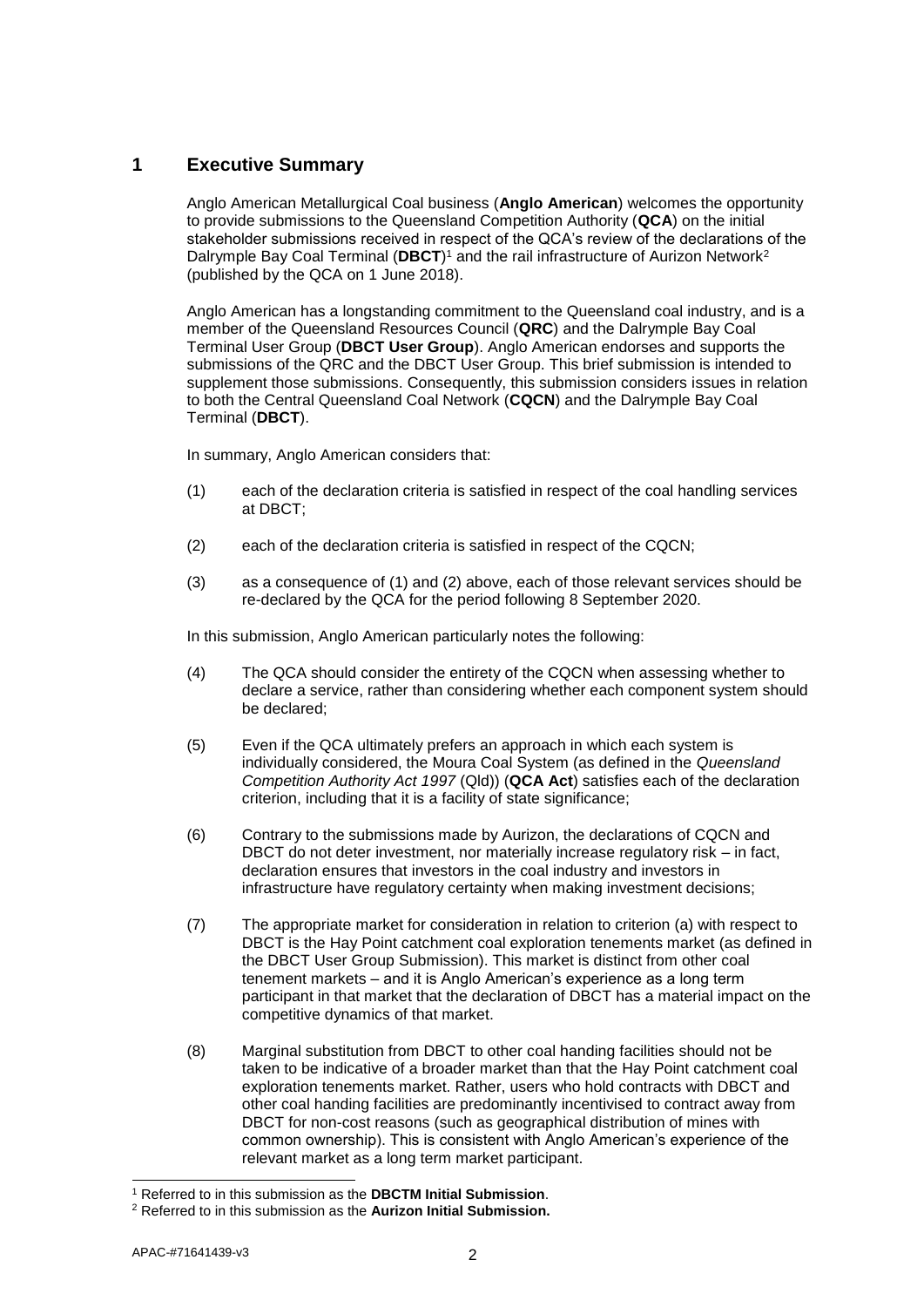# **2 Anglo American's Queensland mining operations**

Anglo American is the second largest Australian and third largest global seaborne export metallurgical coal producer operating in open cut and underground mining. Its current portfolio of metallurgical and thermal coal mining operations in Australia consists of Moranbah North, Grosvenor, Dawson, Grasstree and Capcoal mines. Current projects include brownfields growth options at each major mine complex and a potential future greenfields option at Moranbah South.

As Anglo American's Australian metallurgical coal portfolio is focused around the Queensland coal export market (and the associated tenements markets), managing infrastructure access and cost is a critical component of Anglo American's management of its mining operations.

Anglo American has significant, long term contracts for infrastructure capacity with both Aurizon Network and DBCT Management Pty Ltd (**DBCTM**) for the use of the services subject to the declaration review by the QCA.

# **3 Declaration of the CQCN**

As noted above, Anglo American is a member of the QRC and endorses the submission lodged by the QRC in relation to the re-declaration of the CQCN.

In specific response to the submission made by Aurizon and published by the QCA on 1 June 2018, Anglo American notes the following points.

#### 3.1 **The QCA should consider the CQCN as a whole**

Anglo American agrees with the views expressed in the QRC submission in reply to the Aurizon Initial Submission, being that:

- (1) the QCA Act requires the QCA to consider the redeclaration of the existing declared service, and the application of the declaration criteria to the existing declared service;
- (2) the existing declared service is the CQCN as a whole being the sum of the Newlands system, the Blackwater system, the Moura system and the Goonyella system;
- (3) the QCA is not obligated by the QCA Act to consider whether each component of the declared services satisfies the declaration criteria, but rather to consider whether the service as a whole satisfies the declaration criteria and should be redeclared;
- (4) the correct test for the QCA to consider if whether the entire service meets the declaration criteria, and, if the answer is no, to consider whether any part of the service meets the criteria; and
- (5) the QCA should therefore consider the application of the declaration to the existing declared service, rather than the 8 services proposed by Aurizon in its initial submission.

The Aurizon Initial Submission does little to substantiate its view that the QCA must be satisfied that the 8 proposed services satisfy the declaration criteria before the QCA can redeclare the service. Anglo American submits that this approach is inconsistent with the QCA Act, and that any component services should only be considered if the QCA is satisfied that the entirety of the service does not satisfy the declaration criteria.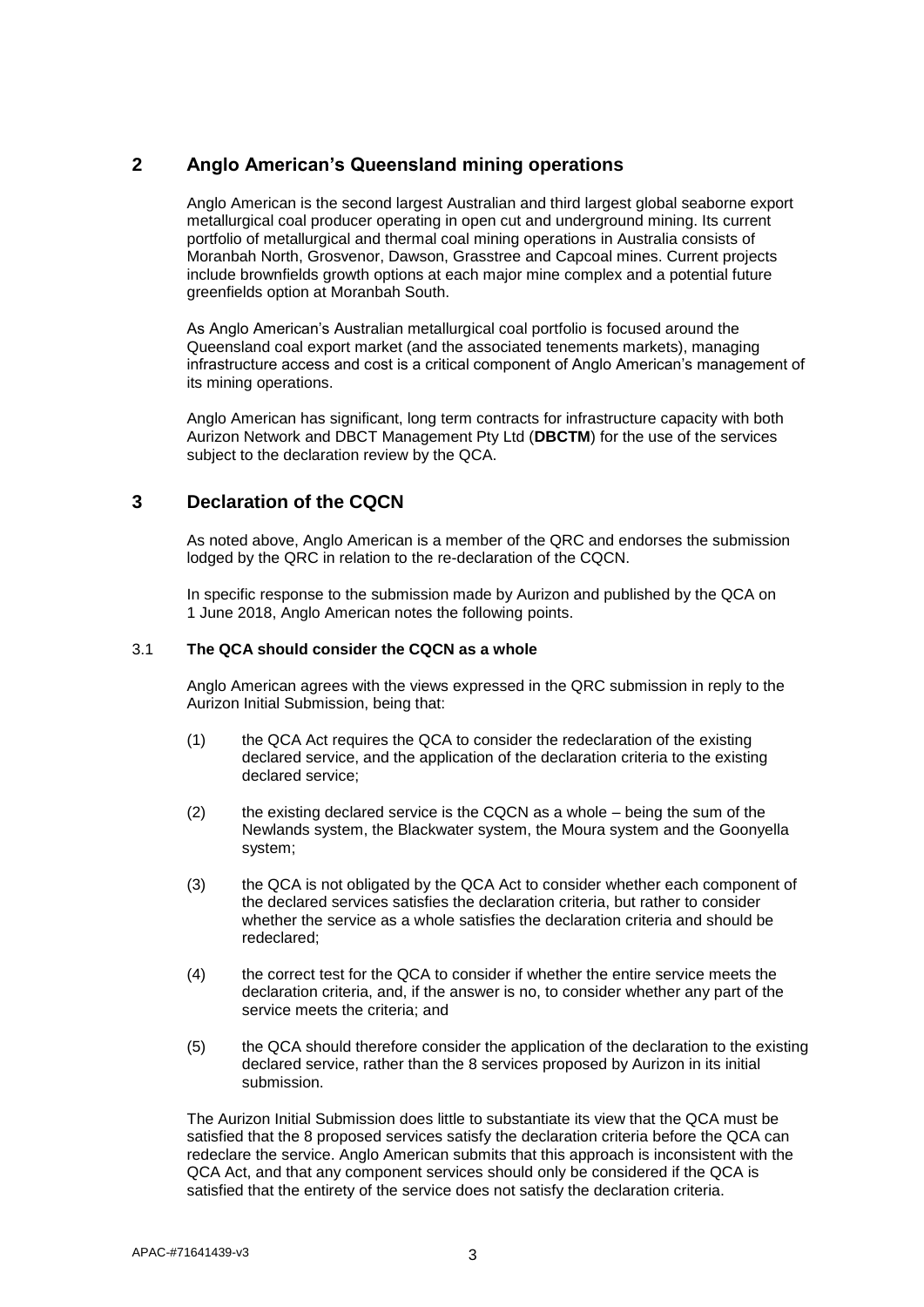For completeness, Anglo American also considers that some of the assertions made in respect of the proposed 8 services are unsubstantiated and do not reflect the market realities that exist with respect to the CQCN. For example, Aurizon claims that access regulation has impaired Aurizon's ability to effectively negotiate long term access arrangements in relation to the proposed greenfield railway from either the Surat or Galilee coal basins.<sup>3</sup> The basis of this assertion appears to be that the proponents of the project have elected not to engage with Aurizon and have instead elected to develop their own rail infrastructure. There is no evidence in Aurizon's submissions or in the public domain to support this assertion. Anglo American notes that there is nothing that would disallow access seekers from seeking declaration of new rail infrastructure assets in Queensland under the QCA Act if they were built outside of the existing Aurizon network.

#### 3.2 **Does the Moura System satisfy the declaration criteria?**

As noted above, Anglo American considers that the correct construction of the QCA Act requires that the QCA consider the application of the declaration criteria to the entire service (being the CQCN) when considering whether the service should be re-declared. It would only be appropriate to consider whether the Moura system satisfies the declaration criteria as a standalone service if the QCA found that the CQCN as a whole did not satisfy the declaration criteria. This stands in contrast to Aurizon's submissions that the QCA must consider whether each component of the CQCN satisfies the declaration criteria in order for the QCA to redeclare the service.

Anglo American firmly believes that the CQCN satisfies all of the declaration criteria for the reasons set out in the QRC's initial submission. However, in the event that the QCA considers whether the Moura system satisfies the declaration criteria as a stand alone service, Anglo American submits that the Moura system should be declared as it satisfies each of the declaration criteria.

Anglo American owns and operates one of two operating mines<sup>4</sup> on the Moura system (being the Dawson mine). As such, Anglo American is well-positioned to provide detailed submissions to the QCA on the Moura system.

Aurizon's initial submission claimed that Moura did not satisfy criterion (c) by virtue of the Moura system not being of state significance. Anglo American rejects this claim for the following reasons:

- (1) There is nothing in the QCA Act which prescribes that state significance is to be measured by reference to the number of kilometres that a network covers. It is unreasonable to claim a significant piece of essential infrastructure is not of state significance merely because it is shorter than other pieces of essential infrastructure.
- (2) State significance should not be measured by reference to other assets of state significance. State significance should be measured by considering the value or significance of a system to Queensland – it should not be a comparative exercise. There are monopoly rail networks which can support more capacity than the CQCN (such as the Pilbara railway networks). However, it is clear that the CQCN is significant even if it is not the largest comparable service within Australia.
- (3) Aurizon estimates that the total crown royalties paid from those mines operating in the Moura system range between \$91 million and \$135 million per annum.<sup>5</sup> For reasons that are unclear to Anglo American, Aurizon asserts that this number is not

<sup>-</sup><sup>3</sup> Aurizon Initial Submission, p 40.

<sup>4</sup> Anglo American notes that the Baralaba North Mine is scheduled to recommenced operations in 2018 (see [http://www.baralabacoal.com.au/projects/baralaba-north-mine/\)](http://www.baralabacoal.com.au/projects/baralaba-north-mine/). This mine will also use the Moura system and expand the number of producing mines utilising the system.

<sup>5</sup> Aurizon Initial Submission, p 44.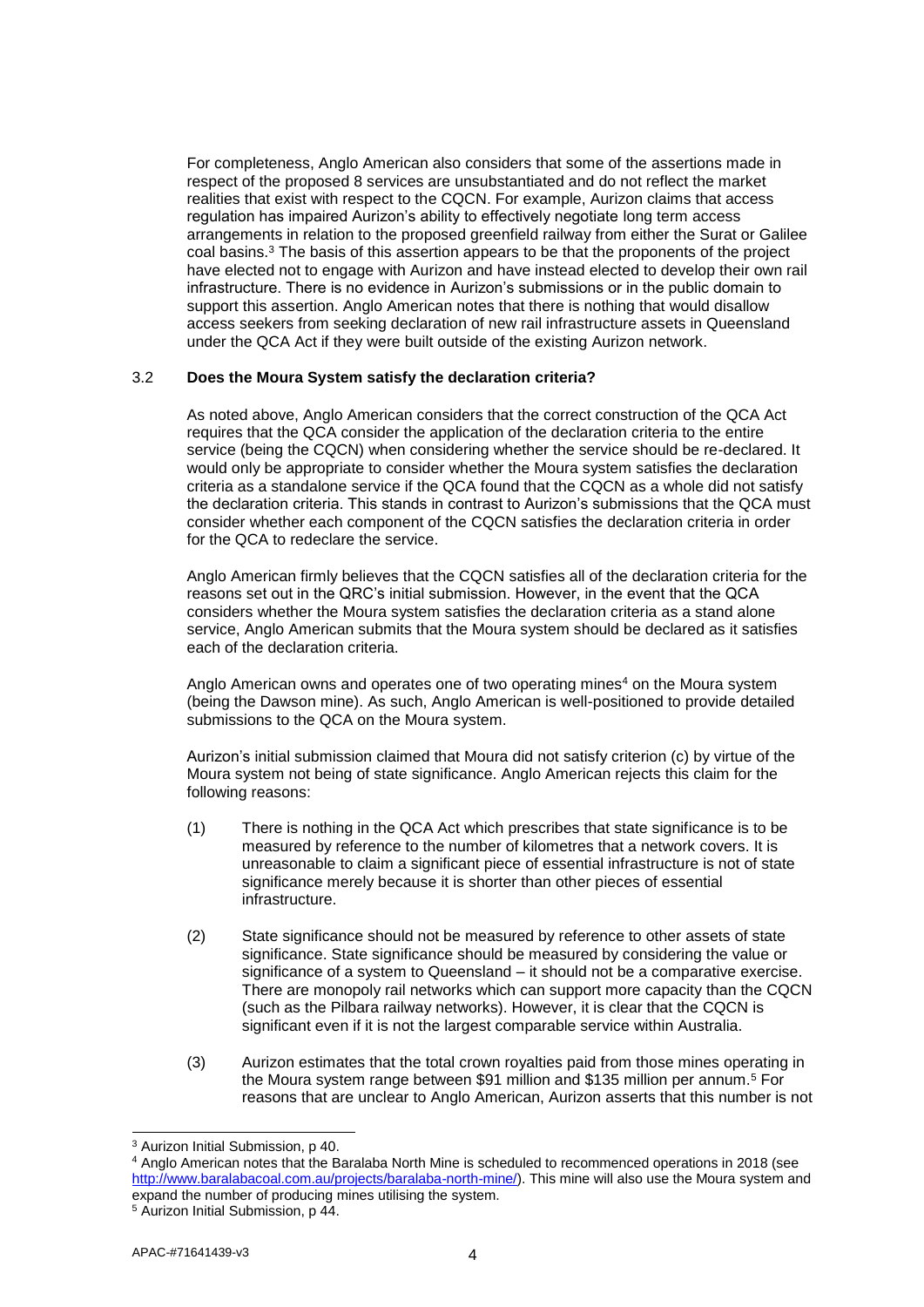significant enough as a royalty to make the Moura system of state significance – despite the fact that those mines would close if the Moura system did not exist and the Queensland government would therefore lose the entirety of this royalty stream. Anglo American submits that this is a significant contribution to Queensland revenues and the impact of these royalties should not be minimised or dismissed merely because they are comparatively smaller than systems with a greater number of mines paying royalties. Further, and more importantly, Anglo American submits that Aurizon's analysis completely ignores the broader economic contribution that the Moura system independently makes to the broader Queensland economy. The Dawson mine was the original mine within the Moura system – and Anglo American therefore has a deep appreciation of the value that this mine and the Moura system bring to the local community. The Moura system has underpinned employment in the area since the early 1960s when the Dawson mine (then known as the Moura mine) was first developed. The closure of the mines dependent on the Moura system would be far greater than a cessation of royalty streams: there are important regional communities that depend on the mines on the Moura system for employment opportunities. The economies of these communities would be significantly harmed if the Moura system shut (and therefore the dependent mines were required to shut) – and it is troubling to Anglo American that Aurizon's submission would appear to dismiss these communities as significant to Queensland.

- (4) Anglo American notes Aurizon's Initial Submission claims that "the value of total coal exports represents approximately 35% of the total exports for the state, with Moura contributing only approximately 1% of the total value of exports".<sup>6</sup> As noted above, the concept of state significance is not intended to be comparative. However, Anglo American further notes that this means that the total value of exports from the Moura line is greater than the total value of exports for aluminium, cotton, aluminium ores and concentrate and zinc – all of which are considered to be major exports of Queensland in the 2016/17 financial year.<sup>7</sup>
- (5) Anglo American notes that each of Aurizon's submissions regarding the export value and royalty amounts attributable to the Moura system ignore the reopening of the Baralaba North Mine in 2018, and other proposal to develop projects on the Moura system (including the Baralaba South Project). This means that, while Anglo American considers that these metrics are not conclusive in determining state significance, the Moura system is likely to increase its contribution to Queensland exports and royalty payments over the course of any future declaration.
- (6) Aurizon submits that the QCA would need to consider the likely substitution effects of coal exports from other mines in Blackwater and Goonyella to export through the Gladstone coal terminals when considering the state significance of the Moura system.<sup>8</sup> Anglo American notes that there is existing surplus capacity at both RG Tanna and WICET – which means that there is no likely substitution and removing the Moura system mines would result in a net loss of supply to the Gladstone coal terminals.
- (7) Aurizon also submits that the QCA needs to consider the labour mobility and employment impacts of increased or expanded production from alternate mining operations in other coal systems when considering the impact on Queensland of the Moura system closing.<sup>9</sup> Anglo American considers it dismissive of the communities built along the Moura system to claim that labour mobility would resolve the significant economic impact of closing the mines that depend on the Moura system, and further notes that Aurizon provides no basis on which it

-

<sup>6</sup> Aurizon Initial Submission , p 6.

<sup>7</sup> Se[e https://dfat.gov.au/trade/resources/Documents/qld.pdf.](https://dfat.gov.au/trade/resources/Documents/qld.pdf)

<sup>8</sup> Aurizon Initial Submission , p 44.

<sup>&</sup>lt;sup>9</sup> Aurizon Initial Submission, p 44.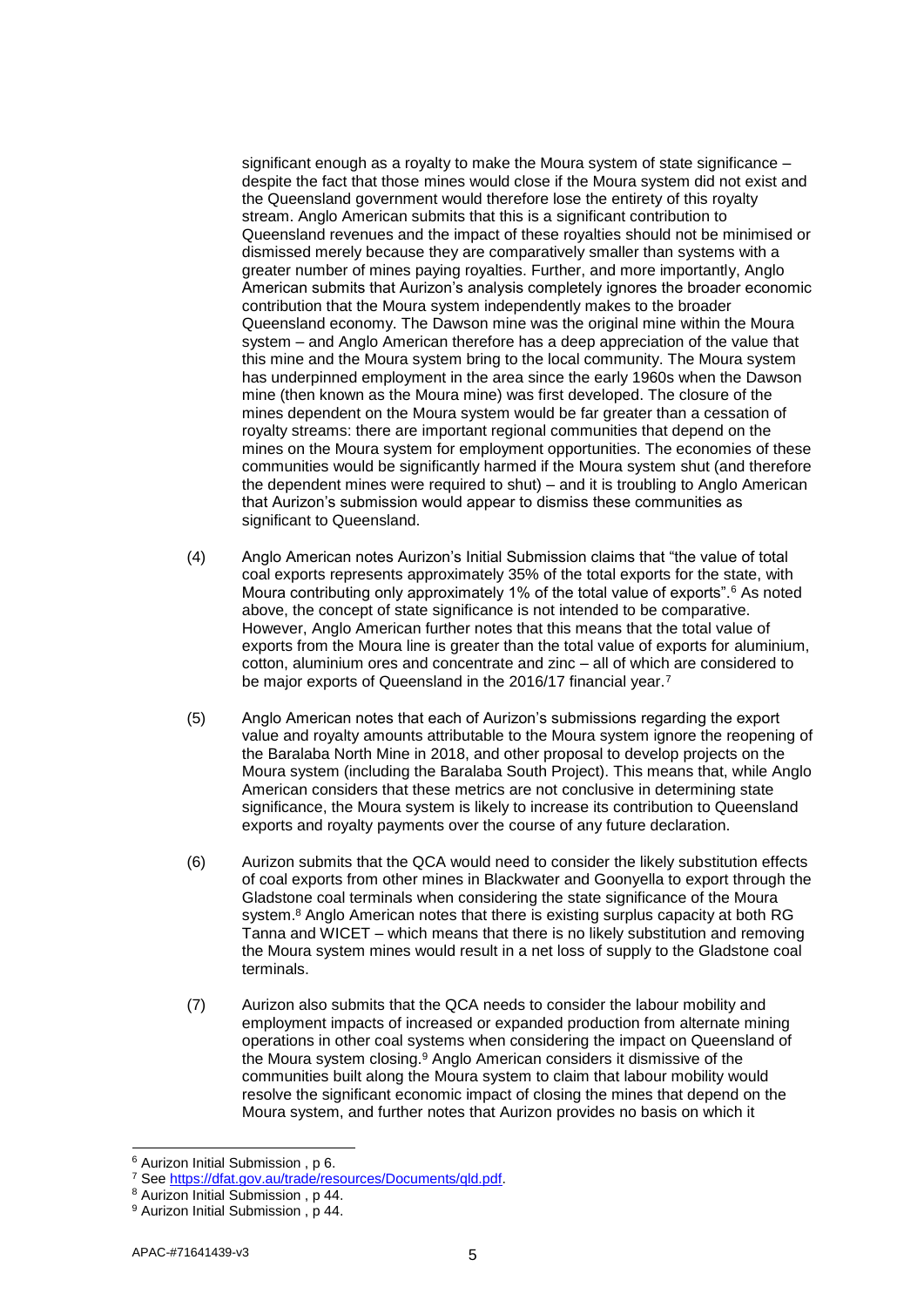considers increased or expanded production from alternate mining operations would be likely to occur and absorb the impact of the closure of the Moura system.

In conclusion, Anglo American firmly believes that the Moura system, as part of the CQCN, satisfies all of the declaration criteria. Anglo American also strongly believes that the Moura system is of state significance as an independent system and rejects Aurizon's submissions to the contrary in the strongest possible terms.

#### 3.3 **Declaration of CQCN does not deter investment nor materially increase regulatory risk**

Anglo American notes that submission made by Aurizon in its initial submission that '*the nature of regulation in the CQCN has resulted in long and unnecessary delays in processes for the approval of access undertakings and the exercise of regulatory oversight on matters that should be operational rather than regulated activities'*. <sup>10</sup> Aurizon also submitted that the nature of the existing regulatory framework acts as a disincentive for investment in long-term rail infrastructure.<sup>11</sup> Anglo American makes the following points in response:

- (1) Anglo American has been involved in each regulatory process related to the declaration of the CQCN since Aurizon acquired the assets in 2010 and was involved in the regulatory processes in which preceded Aurizon's acquisition of the assets from the Queensland Government.
- (2) Anglo American is of the view that a large number of the delays in processes can be attributed to the conduct of Aurizon and the manner in which Aurizon elects to engage in regulatory frameworks. This view is supported by the fact that other regulatory processes run by the QCA for declared services in Queensland have not experienced the same extent of delay or difficulty as those in which Aurizon participates.
- (3) The regulatory framework itself should not disincentivise infrastructure investors from investing in long term rail infrastructure in Queensland – indeed, the nature of the QCA process is to guarantee the return that Aurizon, as infrastructure owner, will receive on its assets which ensures that there is regulatory certainty and certainty of return on investment for any potential investors.
- (4) To the contrary, removing the declaration of CQCN would, however, disincentivise investment in coal projects and mines in Queensland – as it would create significant uncertainty over the infrastructure costs associated with such projects (with infrastructure costs being a significant factor when considering whether to invest in a project or develop a new project within the tenements market).

Merely because the regulated entity considers the regulatory framework to be onerous does not mean that the public interest is not promoted by that service being declared. The issues that a regulated entity may have in respect of the regulatory framework can be addressed, but the declaration review of the service is not the appropriate forum for those concerns to be considered by the QCA.

## **4 DBCT**

### 4.1 **Appropriate market for criterion (a)**

Anglo American endorses and supports the submission of the DBCT User Group in response to the DBCTM Initial Submission.

<sup>-</sup><sup>10</sup> Aurizon Initial Submission , p 4.

<sup>&</sup>lt;sup>11</sup> Aurizon Initial Submission, p 4.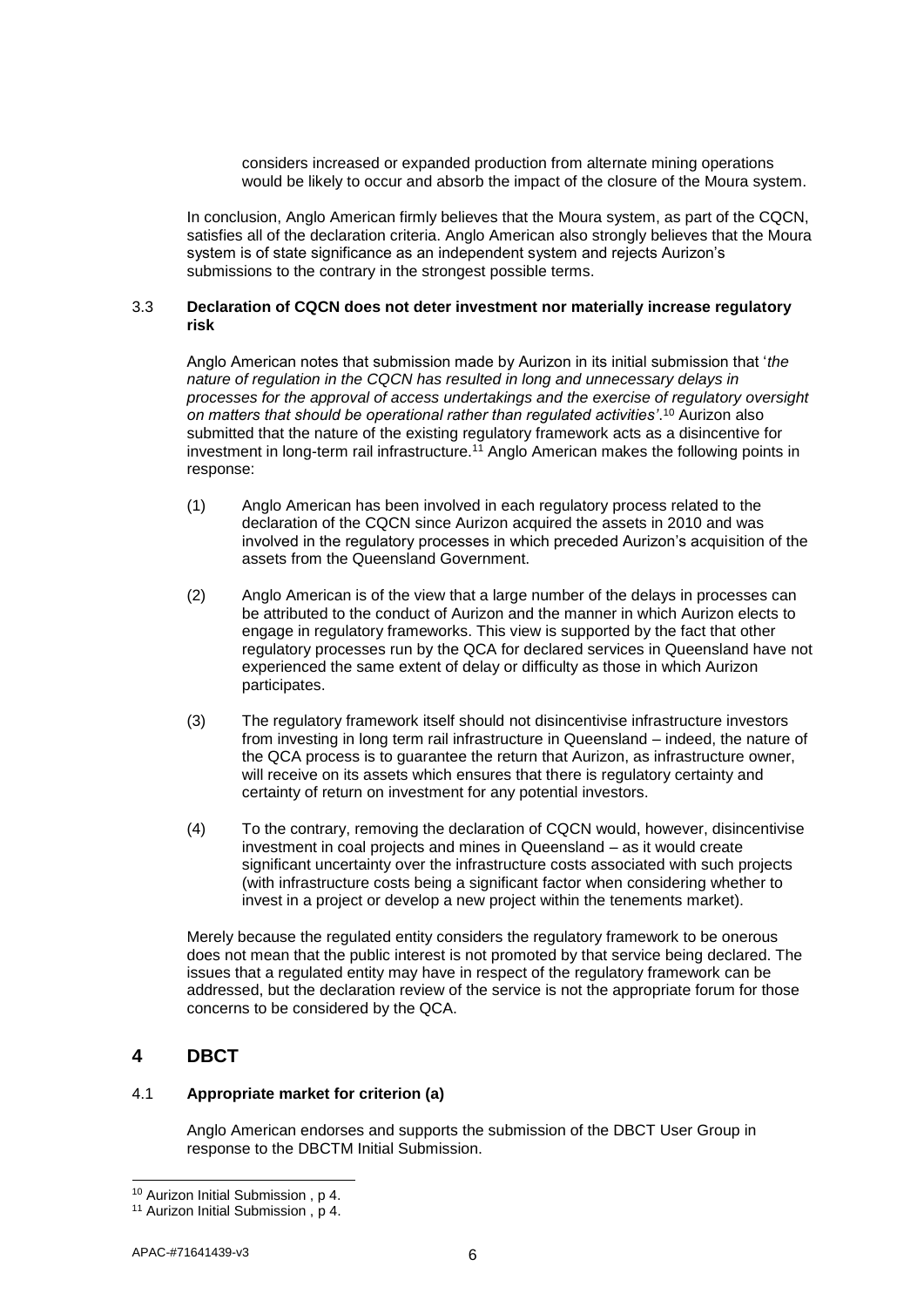Anglo American submits that the appropriate market for consideration in relation to criterion (a) with respect to DBCT is the Hay Point catchment coal exploration tenements market (as defined in the DBCT User Group initial submission).

As a long term market participant in this market, and long term user of DBCT, Anglo American strongly considers that this market is materially distinct from other coal tenements markets. Anglo American, along with other coal producers in the Hay Point Catchment, optimises efficiencies in its coal supply chain by managing its committed infrastructure capacity as a portfolio wherever possible. This allows for flexibility within the Anglo American portfolio, and enables production to be managed across the portfolio in a way that maximises that value that Anglo American extracts from its long term take or pay contract for infrastructure. Because of this portfolio approach, Anglo American is economically incentivised to acquire tenements (if it were considering doing so) within the same catchment area. If Anglo American were to acquire new tenements, those tenements would be valued on a discounted cash flow basis in which infrastructure costs would be a significant part of those estimated cash flows. This has the result that tenements in one coal chain are not substitutes for tenements in another coal chain – as the efficiencies of managing infrastructure within a portfolio would be lost where the infrastructure access and costs cannot be easily spread across mines within the catchment.

Anglo American considers that the declaration of DBCT results in a material increase in competition in the Hay Point catchment coal exploration tenements market, as a dependent market to the market in which the service is provided. This view is consistent with Anglo American's experience of the relevant markets (both dependent and primary) as a long term user of the service at DBCT and operator of tenements within the relevant catchment.

#### 4.2 **Use of alternative ports**

Anglo American notes that there is marginal use by Hay Point catchment mines of alternate coal export facilities (including Abbot Point and RG Tanna). Anglo American notes that marginal use of non-Hay Point coal handing facilities should not be taken to be indicative of a broader market than a Hay Point catchment coal handling services market.

This is because, in Anglo American's experience, mines sitting within the Hay Point catchment which hold contracts with DBCT and other coal handing facilities are predominantly incentivised to contract with alternative coal handling facilities (i.e. coal terminals other than DBCT) for non-cost reasons. For example, it is Anglo American's experience that users may consider:

- (1) whether alternative terminals offer the ability to blend coal products from mines that sit outside of the Hay Point catchment, such that it is not a cost decision but instead a decision about product mix;
- (2) whether alternative terminals offer opportunities for coshipping that would not otherwise be available at the principal terminal (i.e. DBCT) and it makes commercial sense for producers to take up those coshipping opportunities even if moving product to an alternative terminal would otherwise be uneconomic;
- (3) whether moving product to an alternative terminal would allow a user to defray take or pay expenses incurred under a contract at that alternate terminal for a mine that sits outside of the Hay Point catchment. This is a particularly relevant consideration where that take or pay obligation is greater than the economic cost of moving product away from DBCT such that it becomes an economic decision to do so without the terminals actually being substitutes for each other in a market sense; and
- (4) contracting with a range of terminals as part of a broader risk mitigation strategy, such as to protect against disruption caused by system shut downs or natural disasters such as cyclones that affect a particular terminal. Again, this does not